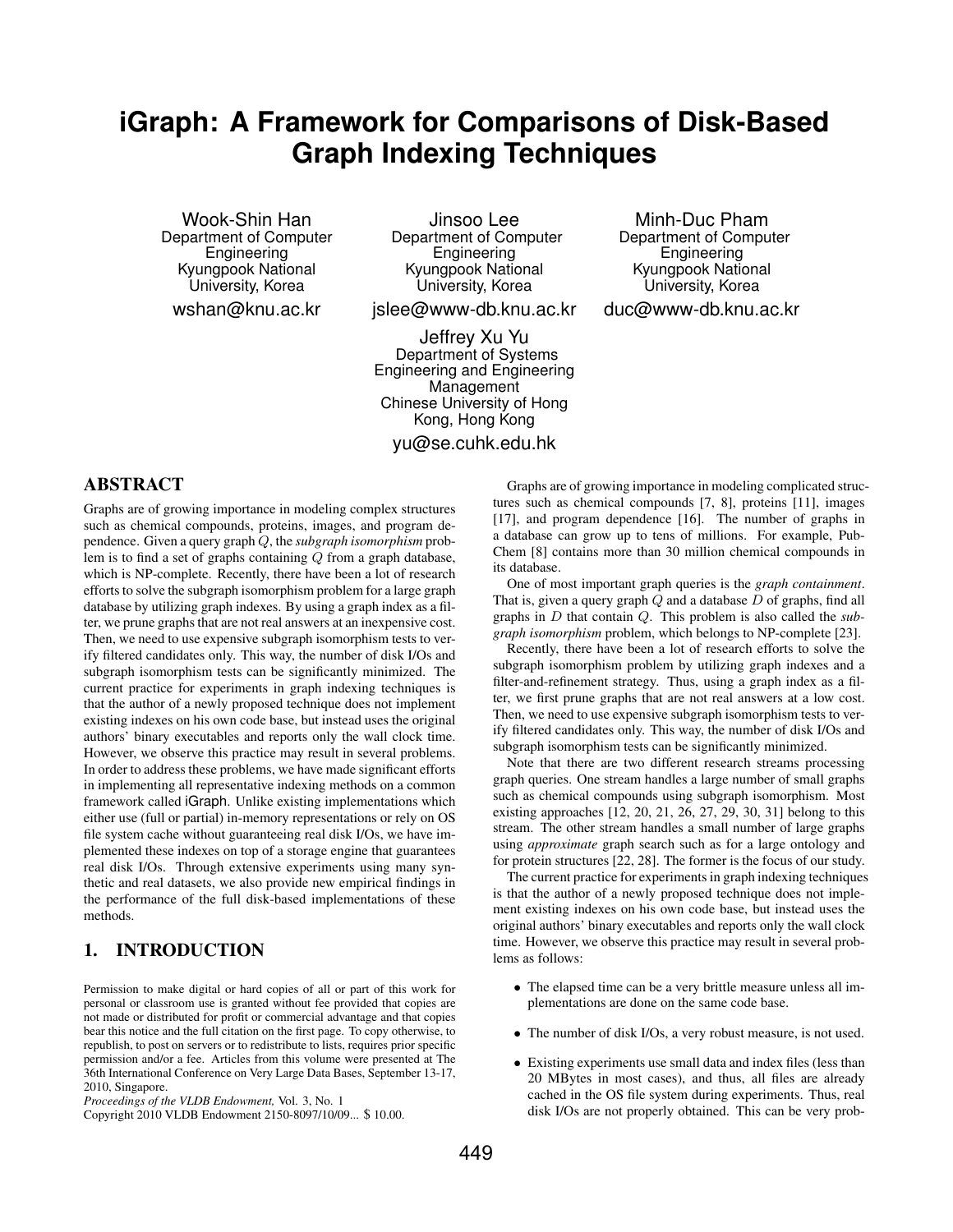lematic when we deal with large data and index files. Furthermore, some index techniques use only in-memory representations, i.e., all graphs and indexes are resident in memory.

- *•* Thus, instead of minimizing disk I/Os, recent algorithms have focused on minimizing CPU costs by using different data structures and algorithms (such as subgraph isomorphism algorithms) optimized for their environments.
- *•* Only small numbers of graphs are tested. Most of the existing executables fail with a large number of graphs. The maximum number of graphs tested in previous experiments is 100,000.
- *•* Deep analysis of experiments is very hard; it is difficult to see why one method is better than another.

In order to address the aforementioned problems, we have made significant efforts in implementing all representative indexing methods on a common framework called iGraph. Since we were unable to acquire the source code of any technique from its authors, we use best-effort re-implementations based on the original papers. Especially, for all indexing methods, we use the same subgraph isomorphism algorithm and a common storage engine that guarantees real disk I/Os by bypassing the OS file system cache. Note that all current DBMSs support this function by using either a raw device or a special OS API. Our storage engine supports standard disk-based structures and algorithms including heap files, B+-trees, inverted indexes, disk-based prefix trees, binary large object (BLOB) files, an LRU buffer manager, *m*-way posting list intersection, and external sorting. By using iGraph, the effects of using different structures and algorithms can be minimized. In addition, we can easily see the effect of the buffer size. The source code of the graph indexes that we implement will be released following publication of this paper.

Our goal is to provide a fair comparison of disk-based graph indexing techniques by using a common framework and full diskbased implementations rather than (full or partial) in-memory based implementations. We also perform a thorough experimental evaluation of the existing graph indexing methods using many small and large datasets and present a detailed analysis.

The remainder of this paper is organized as follows. Section 2 reviews the background information as well as existing work on graph indexing. Section 3 presents the details of our implementations. Section 4 presents the results of performance evaluation. Section 5 summarizes and concludes our paper.

#### 2. BACKGROUND

#### 2.1 Problem Definition

In this paper, we use an *undirected labeled graph* for modeling complicated structures. A graph *g* is defined as a quadruple (*V, E,*  $L_v, L_e$ ) where *V* is the set of vertices,  $E \subseteq V \times V$  is the set of undirected edges, and *L<sup>v</sup>* and *L<sup>e</sup>* are label functions that map a vertex or an edge to a label, respectively.

Now, we formally define our problem as follows:

*Definition 1.* [26] A graph  $G_1 = (V_1, E_1, L_{1v}, L_{1e})$  is subgraph isomorphic to  $G_2 = (V_2, E_2, L_{2v}, L_{2e})$  if there is an injective function  $f: V_1 \to V_2$  such that  $(1) \forall v \in V_1$ ,  $L_{1v}(u) = L_{2v}(f(u))$ , and (2)  $\forall (v, u) \in E_1$ ,  $(f(u), f(v)) \in E_2$  and  $L_1_e(u, v) = L_2_e(f(u))$ ,  $f(v)$ ). Here, we can say  $G_1$  is a subgraph of  $G_2$  or  $G_2$  is a supergraph of *G*1.  $\Box$ 

#### 2.2 Related Work

We can classify existing algorithms into two categories depending on whether or they use frequent graph mining.

#### *2.2.1 Mining Based Approaches*

Indexing: Representative indexing techniques in this category are gIndex [26, 27], FG-Index [12], Tree+ $\Delta$  [30], and SwiftIndex [20]. In their indexing algorithms, they first extract subgraphs as features using (modified) frequent graph mining algorithms. Thus, we can obtain a set of features F where each *f* in F is associated with a posting list of graph IDs for the graphs containing *f*. We say a feature *f* is *frequent* if  $|D_f| \geq minSup$  where  $D_f$  is a set of graphs in a given graph database *D* such that *f* is a subgraph of every graph in  $D_f$ .  $|D_f|$  is called the *support* of *f*.

The gIndex and FG-Index exploit gSpan, a frequent graph mining algorithm. gIndex generates all frequent subgraphs of size up to *maxL* as well as a subset of infrequent subgraphs of size up to *maxL* using the so-called *size-increasing support function* while FG-Index generates all frequent subgraphs regardless of their size. With the size-increasing support function, the smaller the size of features, the more infrequent subgraphs are included. FG-Index additionally includes all infrequent edges (of size 1) for completeness of its algorithm. After generating all features using the mining algorithm, gIndex then removes all non-discriminative features. A feature *f* is *discriminative* with respect to  $\frac{\left| \bigcap_{f' \in F \land f' \subseteq f} D_{f'} \right|}{\left| D_f \right|} \geq$ *γmin*.

The Tree+∆ and SwiftIndex perform their own tree mining algorithms to extract trees from graphs since the most frequent features are trees, and the cost of tree mining from graphs may be cheaper than that of graph mining. Tree+ $\Delta$  generates all frequent trees of size up to  $maxL - 1<sup>1</sup>$ , while SwiftIndex generates all frequent and discriminative trees of size up to *maxL*. Both also generate all infrequent edges as features for the completeness of their algorithms.

In addition to tree features, Tree+∆ generates graph features on the fly while processing queries in order to improve the pruning power. The process of choosing graph features on the fly is as follows: Tree+∆ chooses all simple cycles *C* from a query graph without checking whether or not they are discriminative, and then, for each cycle  $c$  in  $C$ , Tree+ $\Delta$  extends  $c$  by growing one vertex and checks whether the extended graph *g* is discriminative with respect to *c* only, which does not guarantee that *g* is a discriminative feature. If *g* is qualified, *g* is added to  $\Delta$ . We repeat the enlargement of *g* until it reaches *maxL*. Thus, Tree+∆ may generate a lot of features in  $\Delta$  if the queries have many cycles. In the worst case, the size of  $\Delta$  may exceed the size of all graph features in glndex as we will see in our experiments with dense datasets.

Query Processing: Algorithm 1 shows a framework for processing a subgraph containment query. First, it finds features associated with their posting lists. Next, it intersects all posting lists to obtain candidate graphs. Finally, it executes a subgraph isomorphism test for each candidate for refinement.

In FindFeatures, gIndex and Tree+∆ enumerate all subgraphs or subtrees of size up to *maxL* for a given query *q*, respectively, and check whether such features are in their indexes. To eliminate unnecessary features, they remove a feature  $f'$  if  $f$  exists in their indexes such that  $f' \subsetneq f$ , since the graph IDs in the posting list of *f* is a subset of the graph IDs in the posting list of *f ′* . To minimize the enumeration cost, we don't enumerate any supergraph of *f ′* if  $f'$  is not in the index. Tree+ $\Delta$  further finds graph features in its  $\Delta$ .

 $1$ In [30], the size of a graph pattern is defined as the number of vertices rather than the number of edges.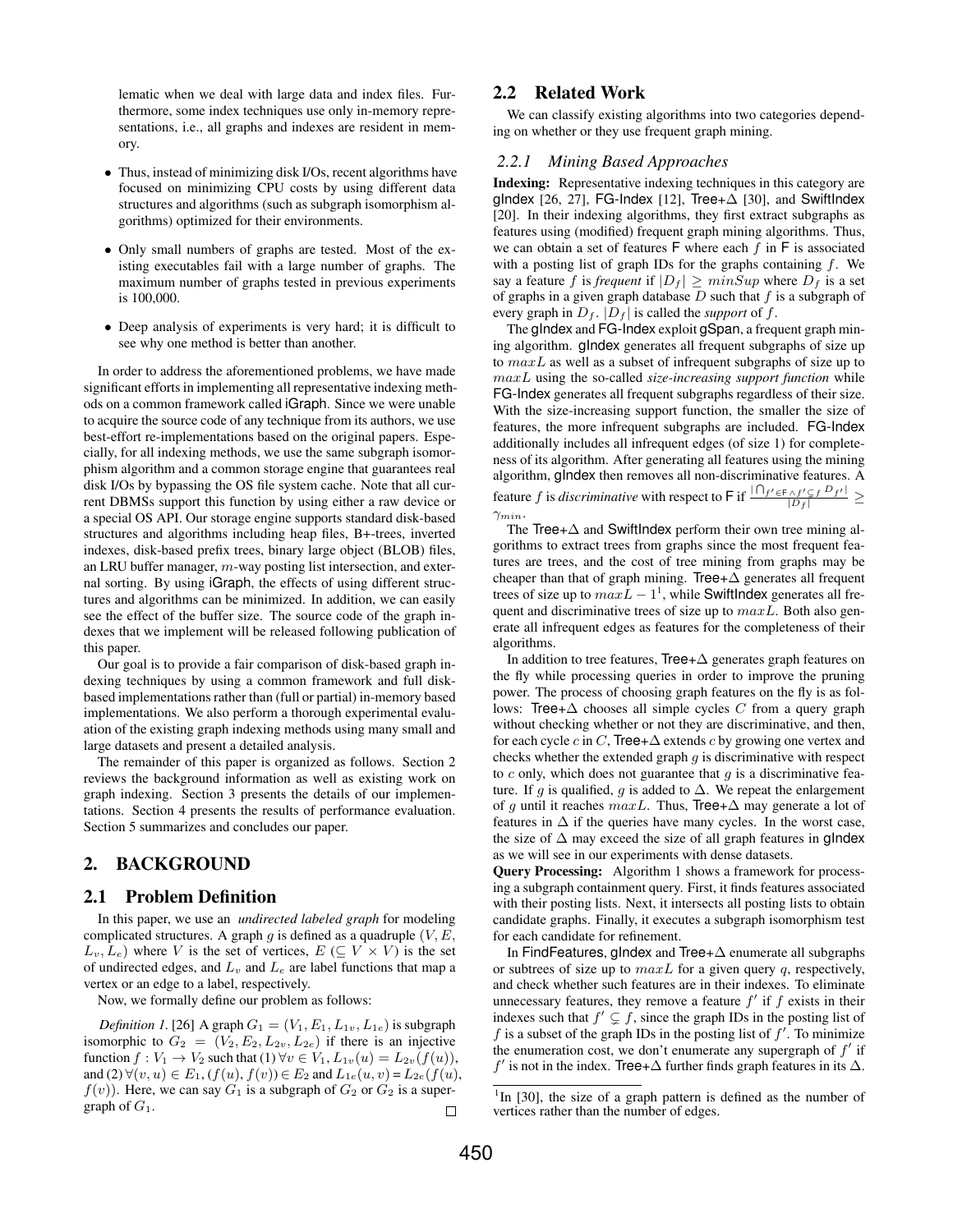#### Algorithm 1 QueryProcessing(*q*, *I*, *D*)

*• q*: an input graph *• I*: a graph index *• D*: a graph database 1: *F ←* FindFeatures(*q*, *I*); 2: *C* ← IntersectPostingLists(*F*);  $\binom{*}{F}$ -way merge join\*/ 3:  $R \leftarrow \emptyset$ ; 4: for each candidate *c* in *C* 5: if SubgraphIsomorphism $(c, q)$  = true 6:  $R \leftarrow R \cup \{c\};$ 

7: **return**  $R$ ;

In order to minimize the enumeration cost, FindFeatures of FG-Index does not enumerate all possible features. Our new finding is that this strategy reduces the enumeration cost but could result in poor pruning power, which might result in poor performance especially for graph databases having a large number of graphs as we will see in the experiment. FG-Index also proposes a simple yet effective strategy called *verification-free* strategy. That is, if a feature *f* corresponding to a query graph *g* is in the index, we can be sure that all graph IDs in the posting list of *f* are answers without performing subgraph isomorphism tests with *g*. We note that this strategy can be readily applied to any feature-based indexing techniques. We also note that, in their implementation, part of the features as well as their posting lists are resident in memory.

SwiftIndex supports a fast, feature finding algorithm called Prefix-QuickSI. Without enumerating all subtrees of a query, it executes subgraph isomorphism tests between a query and all features in the index in "batch fashion." For this purpose, [20] encodes a feature as QI-Sequence and stores all features in a prefix tree (please refer to [20] for details). Their original implementation, however, is inmemory based (that is, all graphs in the database and indexes are resident in memory), and thus, it is not clear whether it would still be fast in a disk-based version.

#### *2.2.2 Non-Mining Based Approaches*

The representative indexing techniques in this category are Graph-Grep [21], C-Tree [29], and gCode [31]. Since their indexing and query processing methods are very different from each other, we explain each method individually.

The GraphGrep enumerates as features all paths of size up to a threshold length. For query processing, it follows Algorithm 1, which is a common framework for *filtering-and-verification*. As shown in [26, 27], its pruning power is significantly lower than that of gIndex, since paths as features do not preserve structural information of graphs compared with subgraphs and subtrees.

The C-Tree uses the concept of *graph closure*, which is a "bounding graph" that contains a set of graphs. C-Tree builds a hierarchical tree using this concept. In query processing, it traverses from the root node to the leaf node by performing the *pseudo* subgraph isomorphism test for each node. If the graph closure for a node *N* is disqualified by the pseudo subgraph isomorphism test, C-Tree does not access *N*, so that all graphs recursively contained by *N* are pruned. However, our new findings show that there are three serious problems in this framework. 1) If we reach the leaf node, we first access each graph in the node and execute a pseudo subgraph isomorphism test before executing the subgraph isomorphism test algorithm. The original implementation of C-Tree uses the Ullmann's algorithm [23] as a subgraph isomorphism algorithm, which is slower than the pseudo subgraph isomorphism test, which is much slower than the state-of-the art subgraph isomorphism algorithms such as VF2 [9] and QuickSI [20]. 2) Unlike

a fixed size bounding box in  $R^*$ -tree, a graph closure is variablesized, and the sizes of graph closures in upper-level nodes can be very large (exceeding a page size of 8 KBytes). Thus, the pseudograph isomorphism test for non-leaf nodes is very expensive. 3) The dead space of a graph closure (i.e., space inside a graph closure that contains no graph) is very large so that the pruning power of C-Tree is the lowest among all representative indexing methods we consider. Thus, in some cases, C-Tree is even slower than the naive sequential scan performing a subgraph isomorphism test for each graph in the database as we will see in the experiment.

The gCode proposes a two-step filtering strategy: one at the index-level and the other at the object-level. In indexing, for each graph *g* in the graph database, gCode first computes a vertex signature for each vertex *v* which is a combination of neighborhood information around *v* (that is, *v*'s local structure) and the two largest Eigenvalues for local structures (by mapping neighborhood information to an adjacency matrix and computing Eigenvalues from the matrix). It then generates a graph signature for *g* by combining all vertex signatures. These graph signatures are indexed in a tree structure called GCode-Tree. gCode also maintains a vertex signature dictionary to store all distinct vertex signatures. In addition, for each graph *g*, gCode maintains a list of pairs *<sid*, *cnt>*. Here, *sid* is a vertex signature ID which is a key to probe the vertex signature dictionary; *cnt* refers to how many times this signature appears in *g*. In query processing of a query graph *q*, gCode extracts vertex signatures and a graph signature from *q*. As index-level filtering, gCode finds all qualified signatures from GCode-Tree. For objectlevel filtering, for each qualified graph *g*, it accesses the list of pairs (vertex signature ID, the frequency of this signature) of *g* and performs pruning (refer to [31] for details about pruning rules). In this case, we have to probe the vertex signature dictionary to obtain vertex signatures for *g*. Our new findings show that the index-filtering alone is not powerful for real spare datasets, and thus, the number of candidates after the index-level filtering can be very large. This can result in many disk I/Os to access candidate graphs as we will see in the experiment.

#### 3. IMPLEMENTATION

We first explain how iGraph stores graphs in a database. A graph consists of a list of vertices and a list of edges. A graph *g* is stored as a tuple in a heap page if the size of *g* is less than the page size. Otherwise, *g* is stored as a BLOB. The storage format of *g* is as follows: 1) For representing each vertex, we store a pair of (*vid*, *vlabel*). Since we store vertices in *vid* order, we omit storing *vid*; 2) For representing each edge, we store a triple (*svid*, *tvid*, *elabel*) where *svid* and *tvid* represent IDs of vertices forming this edge, and *elabel* represents the label of the edge. Each graph is assigned a unique graph ID. To efficiently find a tuple containing the corresponding graph using a given graph ID *gid*, we build a B+-tree whose key is a graph ID.

To store graph/tree features, gIndex and Tree+∆ use an inverted index such that the search key is the hash value of a canonical graph code of a graph. A posting list can be stored as a tuple if the size of the posting list is smaller than the page size; otherwise, it is stored as a BLOB. gIndex uses the DFS code as a canonical graph code [25] and  $\text{Tree}+\Delta$  uses the BFS code as a canonical tree code, which is similar to this DFS code. In Tree+ $\Delta$ ,  $\Delta$  is implemented as an inverted index for graph features where each feature is encoded as the CAM code [15]. We use djb2 [19] as the hash function, which is considered robust.

The gCode uses GCode-Tree as an index-level filter for storing a set of graph signatures. Each graph signature for *g* contains a hash value and a list of Eigenvalues for all vertices of *g*. Each leaf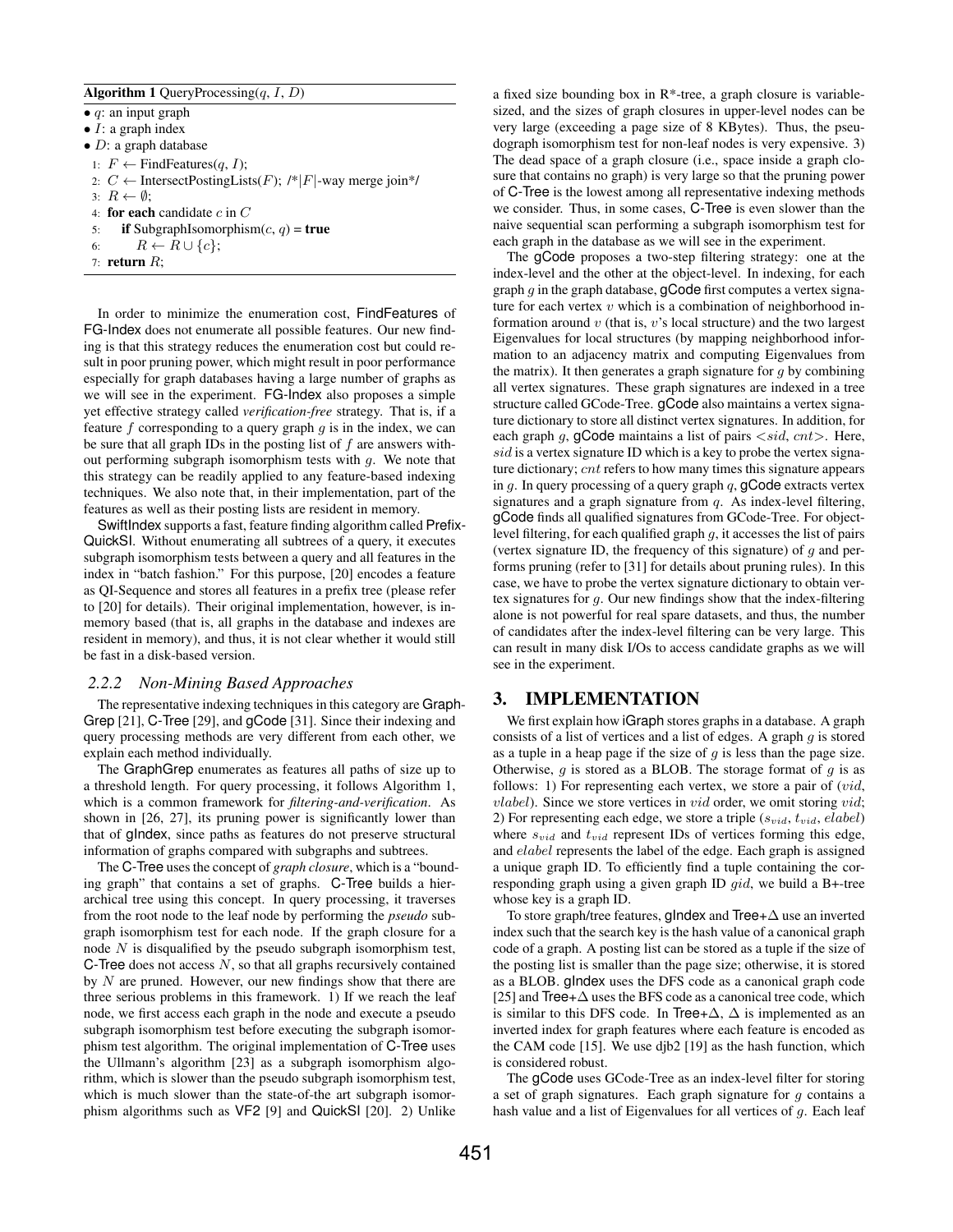entry of the GCode-Tree points to a list of Eigenvalues, which are stored in a tuple of a heap page. gCode also maintains a vertex signature dictionary, which is implemented as a B+-tree where its key and value are a vertex signature ID and a vertex signature. In addition, for each graph *g*, gCode maintains a list of pairs (vertex signature ID, the frequency of this signature). To minimize the disk I/O cost, we store this list together with the list of Eigenvalues in a tuple of a heap file so that we don't need any extra I/O.

The SwiftIndex uses a prefix tree to store QI-Sequences of features [20]. In the original implementation of SwiftIndex, all graphs and the prefix tree in the database are first loaded in memory before query execution. For a fair comparison, we instead use a disk-based prefix tree where each node is stored as a mini-page [10] rather than a full page, since each node can be much smaller than the regular page. However, the size of the root node of the prefix tree can be large, and thus, the root node is stored as a full page. In case a node is larger than a mini-page, an overflow page is used. To efficiently mine frequent and discriminative features, we use a tree mining algorithm rather than following the original algorithm which is very slow with VF2.

The FG-Index uses a multi-level index tree called core FG-Index where each node is an *Inverted-Graph-Index* (IGI). FG-Index partitions frequent features into groups, and each group is assigned to an IGI. Note that the size of each IGI is variable and could be very large. Each IGI consists of a list of features and an inverted index for efficiently finding these features in this IGI. The list of features is stored in a list of heap pages since the size of the list can be much larger than one page. In the original implementation of FG-Index, the root IGI is loaded in memory before executing queries. Since this kind of optimization can be applied to any other feature-based indexing techniques, for a fair comparison, we don't make the IGI resident in memory but instead let the buffer manager handle index pages in memory.

Regarding C-Tree, we follow the original implementation exactly using a java bytecode analyzer. We allocate a page for each node in the C-Tree unless the size of a node exceeds the page size. If the size of a node is larger than the page size, an overflow page is used.

To efficiently intersect a set of posting lists, we exploit an *m*way, external, merge join for all feature-based indexing techniques. For sorting, we use an *m*-way, external, merge sort algorithm. In order to minimize the disk I/Os, we don't generate the last run in disk.

#### 4. EXPERIMENTS

We evaluate the performance of all representative graph indexing techniques. The algorithms considered are as follows: gIndex [26, 27], C-Tree [29], FG-Index [12], Tree+∆ [30], gCode [31], and SwiftIndex [20]. We also tested SeqScan (a naive sequential scan) as a sanity check. Since we were unable to acquire the source code of any technique from its authors, we use best-effort re-implementations based on the original papers. However, for C-Tree, we followed the original implementation exactly using a java bytecode analyzer. In order to mine features for gIndex and FG-Index, we used gboost [5], an open source implementation of gSpan<sup>2</sup>. All techniques are implemented with a common storage engine using Microsoft Visual C++.

#### 4.1 Experiment Setup

Datasets: For small datasets, we use a real AIDS Antiviral dataset (refereed to here as AIDS) [3] and five synthetic datasets. AIDS consists of 10,000 graphs and is a subset of the AIDS Antiviral dataset<sup>3</sup>. Note that the AIDS Antiviral dataset is the standard graph dataset utilized in virtually all related work [12, 14, 20, 25, 26, 27, 29, 30, 31]. AIDS has 25.42 vertices and 27.40 edges, on average. The numbers of distinct vertex labels and distinct edge labels are 51 and 4, respectively.

In order to generate synthetic datasets, we use GraphGen [6], a synthetic graph generator. GraphGen can generate a collection of graphs with controlling input parameters, such as the number of graphs, the average size of each graph, the number of unique vertex/edge labels, and the average density of each graph. The density *d* of a graph  $g = (V, E)$  is defined as  $\frac{\text{# of edges in } g}{\text{# of edges in a complete graph}}$ . That is, the denominator is  $\frac{|V| \times (|V| - 1)}{2}$ . The density has a normal distribution with the input value as the mean and 0.01 as the variance. We generated five datasets by varying the density  $(0.3, 0.5, 0.7)$  and setting the number of vertex/edge labels to 50, and by varying the number of vertex/edge labels (20, 50, 80) and setting the number of density to 0.5. The average size of a graph is 30. For example, a data set Synthetic.10K.E30.D5.L20 means that it contains 10,000 graphs; the average size (the number of edges) of each graph is 30; the density for each graph is 0.5; and the number of distinct vertex/edge labels is 20.

For the large dataset, we use a real chemical compound dataset (referred to here as PubChem). PubChem consists of 1 million graphs and is a subset of the PubChem chemical structure database<sup>4</sup>. PubChem has 23.98 vertices and 25.76 edges, on average. The numbers of distinct vertex labels and distinct edge labels are 81 and 3, respectively.

Since C-Tree does not support edge labels, we instead insert an additional vertex for each edge label as in [31].

Query sets: For AIDS, we use the existing query sets *Q*4, *Q*8, *· · ·* , *Q*24 which can be downloaded from [3]. This query set has been used in [12, 20, 27, 26]. Each query set *Qn* contains 1000 graphs where each graph size is *n*. In order to generate query sets for the other datasets, we first randomly select 1000 graphs from each dataset whose size is larger than or equal to 24. Then, for each graph *g*, we remove edges until *g* is still connected and contains 24 edges. This query set is called *Q*24. In order to generate *Q*20, we remove edges from each graph in *Q*24 until the remaining graph contains 20 edges. We repeat this process to generate the remaining query sets. For AIDS, we also generate queries using our query generator and perform experiments. Since the trends of experimental results are similar to those using the existing query sets in [3], we omit these experimental results for brevity.

Setup: We conducted all the experiments on a Window Vista machine with Xeon Quad Core 2.27 GHz CPU and 8 GBytes RAM. We used LRU as the buffer replacement algorithm, and set the page size to 8 KBytes. We used a Barracuda SATA 1TB 7,200 RPM hard disk; the average latency is 4.16ms; the maximum random read seek time is 8.5ms; and the maximum random write seek time is 9.5ms [1].

We adopt the default parameter values used in each technique: for all feature-based indexing techniques, the support threshold is set to 10%, and the maximum feature size  $maxL = 10$ . For glndex and SwiftIndex, *γmin* is set to 2. For FG-Index, *δ* is set to 0.1. For glndex, we follow the same size-increasing function as in [26].

<sup>&</sup>lt;sup>2</sup>We can use Gaston for faster tree/graph mining instead of gSpan.

<sup>&</sup>lt;sup>3</sup>http://dtp.nci.nih.gov/

<sup>4</sup> ftp://ftp.ncbi.nlm.nih.gov/pubchem/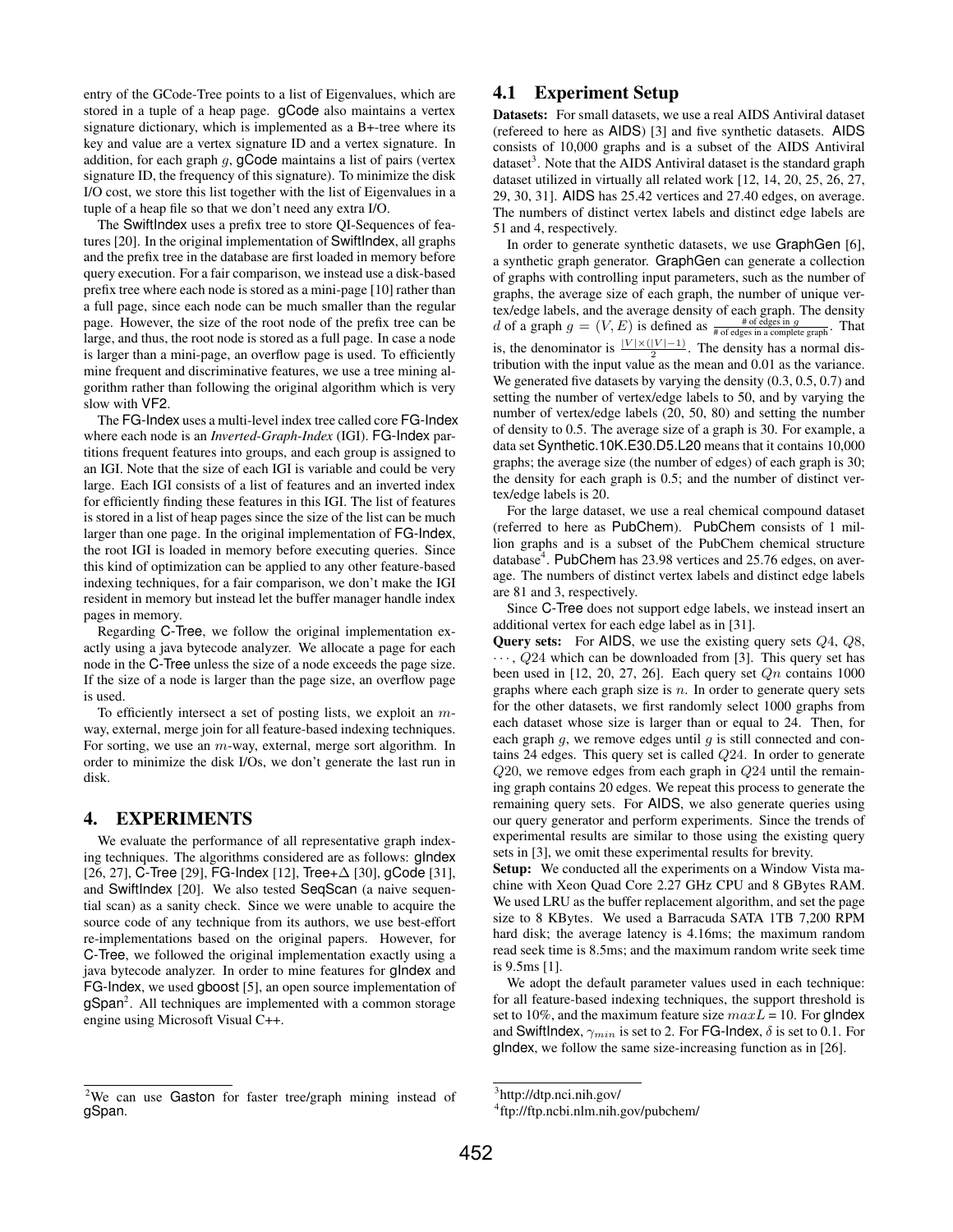We use the average number of candidates, the average number of page accesses, and the average wall clock time as the performance metrics. We use VF2 [13] for the subgraph isomorphism test, which can be downloaded from [9]. To avoid the buffering effect of the OS file system and to guarantee actual disk I/Os, we use the FILE\_FLAG\_NO\_BUFFERING flag [2] when opening data and index files.

Since each query set contains 1000 queries, we can either clean the current buffer for each query execution or reuse the current buffer for the next queries. We name the former *cold run* while the latter is named *hot run*. We performed experiments with both hot run and cold run.

#### 4.2 Results for Small Graph Databases

#### *4.2.1 AIDS dataset*

Database construction Cost: Table 1 shows database construction costs for AIDS. Since SeqScan does not have any indexes, its construction cost (i.e., database loading cost only) is the minimum among all techniques. Except for SeqScan, the database construction cost contains 1) the database loading cost and 2) the index construction cost. To calculate the index construction cost of an indexing technique *T*, we need to deduct the database construction cost of SeqScan from the database construction cost of *T*. Note that there are no features in C-Tree or gCode.

Table 1: Database construction cost for **AIDS**.

|                | Construction time (sec.) | # of features | Size (MByte) |
|----------------|--------------------------|---------------|--------------|
| SegScan        | 1.59                     | NA            | 3.90         |
| C-Tree         | 3.88                     | NA            | 10.51        |
| glndex         | 26.57                    | 1220          | 5.95         |
| FG-Index       | 19.53                    | 664           | 10.43        |
| Tree+ $\Delta$ | 15.05                    | 640           | 7.94         |
| gCode          | 6.50                     | NA            | 9.45         |
| SwiftIndex     | 16.22                    | 283           | 4.80         |

The database construction costs of C-Tree and gCode are the lowest, since they do not perform the expensive mining process. This result is consistent with those reported in [12, 20, 27, 30].

The database construction cost of gIndex is comparable to all feature selection methods such as Tree+∆, FG-Index, and SwiftIndex. This result differs significantly from those reported in [12, 20, 27, 30]. This is due to the fact that these papers 1) ignore edge labels without any clear reason<sup>5</sup> and 2) do not utilize their own glndex implementation on the same code base, but instead use the binary executable of the original implementation. The main reason for this discrepancy between our implementation and the original is that the discriminative feature selection algorithm of the original "*might use a slower implementation*" than ours.<sup>6</sup> Note that the major cost in indexing is the mining cost, and there is no significant performance differences between tree mining "from graphs" and graph mining since most features are trees. We confirm this fact with Gaston [4, 24], a state-of-the-art tree/graph mining tool,

which supports tree/graph mining "from graphs" within the same framework. However, since gIndex generates all infrequent and discriminative features of small sizes (by up to three), its indexing cost might significantly increase if there are too many small, infrequent features as we will see in experiments with synthetic datasets. We also note that gIndex has the largest number of features but it index size is smaller than FG-Index and Tree+∆, since its average posting size is much smaller than those of FG-Index and Tree+∆. That is, non-discriminative features whose posting sizes are large are removed from gIndex.

Query Processing Cost: Figure 1 shows the average number of candidates by varying query sets. Note that the average number of candidates is invariant to the buffer size. Although gCode and C-Tree perform well for most query sets, this information might be misleading, since both methods execute additional object-level filtering before running the subgraph isomorphism test for each candidate; gCode executes vertex signature based filtering for each candidate, while C-Tree runs a pseudo subgraph isomorphism test for each candidate leaf entry (i.e., each candidate graph). Thus, we added two additional curves, gCode (I) (gCode with indexlevel filtering only) and C-Tree (I) (C-Tree with index-level filtering only), to plot the average number of candidates at the index level. As we see here, C-Tree (I) and gCode (I) perform the worst since their indexing-level pruning power is the lowest. This new finding can explain why C-Tree and gCode perform poorly as we will see.

The gIndex performs the best for most queries since it has the largest number of (frequent and discriminative) features in its index, and thus its pruning power is the best. FG-Index performs the worst among all feature-based indexing techniques in terms of the average number of candidates (7.80 times more candidates generated compared with gIndex). In fact, [12] did not report the number of candidates. This is because FG-Index does not find all features from its index that are subgraphs of a given query, but instead uses a strategy to find a subset of index features to minimize the feature finding cost. However, this strategy may incur a lot of candidates for sparse graph databases, which might lead to poor performance in large databases as we will see in experiments for the one million database, PubChem. SwiftIndex ranks in between Tree+∆ and FG-Index in terms of the average number of candidates, since it uses a subset of features in Tree+∆ but exploits all necessary features in its index for query processing unlike FG-Index.



Figure 1: Average number of candidates by varying query sets (**AIDS**).

<sup>5</sup>We have communicated with Xifeng Yan who first ignored the edge label. He did that simply in order to "make the problem more difficult." Subsequent work imitated his setting without clear reason.

 ${}^{6}$ Regarding this fact, we have communicated with Xifeng Yan. He also believes that wall-clock comparisons should be avoided unless the implementations are done on the same code base.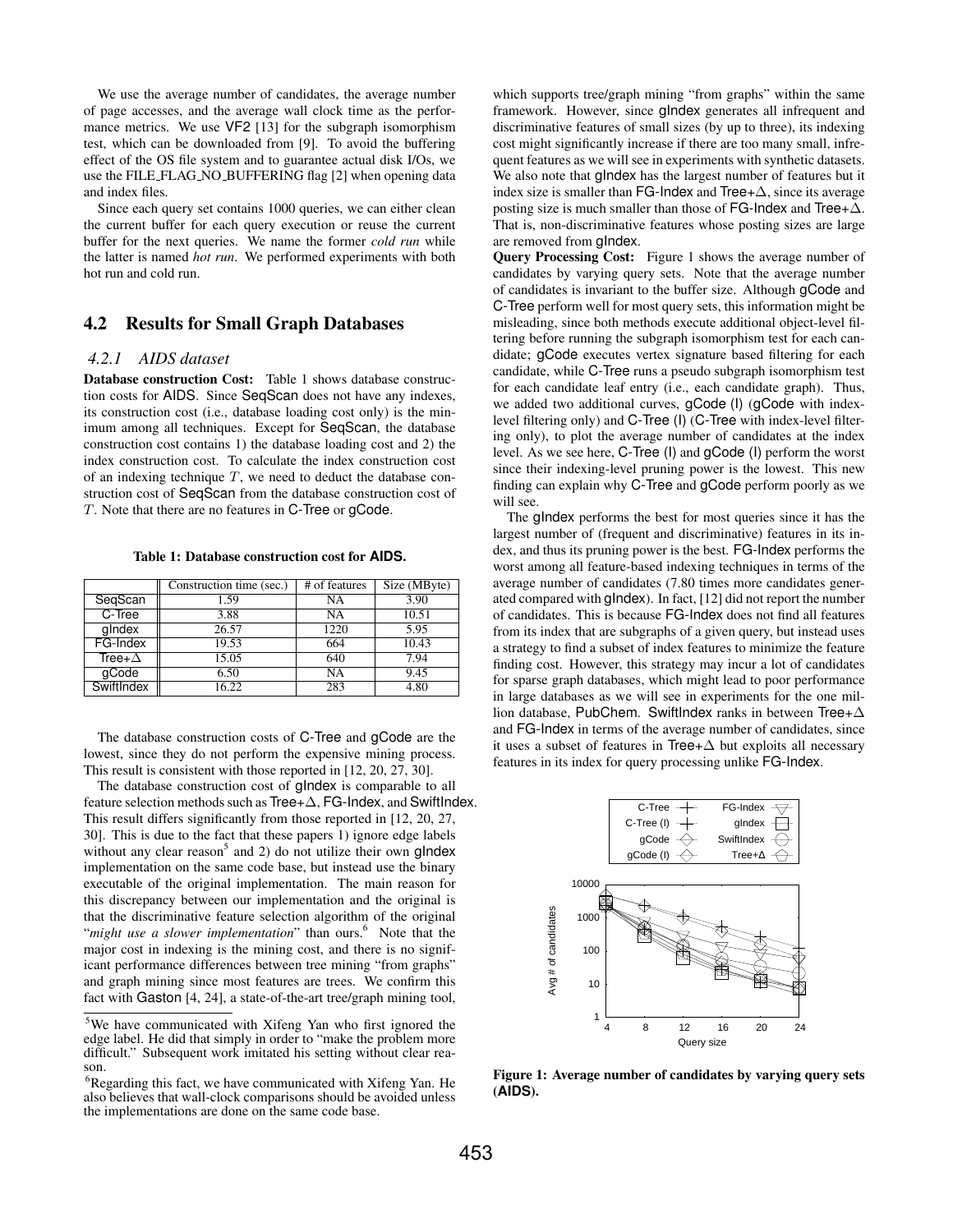Figure 2 shows the average number of I/Os by varying query sets (from  $Q4$  to  $Q24$ ) when the buffer size is set to 1 MByte<sup>7</sup>. glndex shows the best performance for all query sets except *Q*4. For *Q*4, FG-Index performs the best since it exploits the verification-free strategy. Note that the other feature-based indexing techniques such as glndex, SwiftIndex, and Tree+ $\Delta$  can easily support this verification-free strategy as well. Thus, gIndex can perform similarly to FG-Index even for a very small query size. gCode performs the worst. This phenomenon is explained as follows: 1) gCode (I) generates up to 17.45 times more candidates in the index level than glndex; 2) For a given query  $Q = (V, E), |V|$  index lookups over the vertex signature dictionary are required for each candidate. Therefore, if the buffer size is insufficient for buffering all pages necessary for such lookups, gCode performs very poorly. We also notice that, gIndex and SwiftIndex achieve slightly better performance with hot run (see Figure 2(b)) since it accesses the smallest number of pages, and some pages accessed for the previous query execution can reside in the buffer and thus, can be used for the current and next queries. Regardless of query sets, SeqScan accesses a constant number of disk I/Os since it must scan the whole graph database. Unlike the other indexing methods, the number of disk I/Os in Tree+∆ increases as the query size increases. This is because Tree+∆ mines graph features on the fly during query execution, and larger query sizes may have more graph features.



 10 Figure 2: Number of I/Os by varying query sets (**AIDS**, buffer  $size = 1$  MByte).

Figure 3 shows the average number of I/Os by varying query sets when the buffer size is set to 10 MBytes. Note that the buffer size  $(1,200$  pages) is larger than the database of each technique except C-Tree (1,345 pages). As shown in Figure 3(a), all techniques except gCode show almost the same performance as Figure 2(a). However, we observe that a drastic improvement occurs with gCode compared with the buffer size being set to 1 MByte, since the cost of index lookups over the vertex signature dictionary can be minimized with a large buffer size. As shown in Figure 3(b), with hot run, all techniques except C-Tree show constant performance regardless of query sizes, since all database pages can reside in the buffer after their initial access. As for C-Tree, the number of disk I/Os is slightly reduced compared with a small buffer size, since the database size of C-Tree is still larger than the buffer size, and tree traversal incurs the *sequential flooding effect* [18] (i.e., pages buffered are replaced before they are reused). We performed additional experiments with the buffer size being set 100 MBytes. C-Tree also showed constant performance. With hot run, SeqScan performs the best in terms of disk I/Os which does not need to access additional index pages.



 10 Figure 3: Number of I/Os by varying query sets (**AIDS**, buffer  $size = 10$  MBytes).

Figure 4 shows the average elapsed time by varying query sets when the buffer size is set to 1 MByte. The trends of all curves are consistent with those for the number of I/Os. This is because the disk I/O cost is dominant in overall performance unless there are significant differences among the numbers of subgraph isomorphism tests. For gIndex, although its cost is lowest in terms of the average numbers of candidates and disk I/Os, it is slightly slower than FG-Index and SwiftIndex in terms of the average elapsed time. This is due to slow subgraph enumeration from a query in gIndex. For *Q*24, the subgraph enumeration cost in gIndex constitutes 57.3% of the total query processing time. We note that there is room to optimize since gIndex enumerates subgraphs using gSpan, which is not optimized for extracting subgraphs from a single graph. We also note that VF2 performs very well for labeled graphs. We may accelerate the subgraph isomorphism test further by using QuickSI [20]. This fact indicates that the I/O cost must be carefully optimized to obtain good performance. With the buffer size set to 10 MBytes, the trends of elapsed times are similar to those in Figure 3.



 10 Figure 4: Average elapsed time by varying query sets (**AIDS**, buffer size = 1 MByte).

## 1 4 8 12 16 20 24 *4.2.2 Synthetic dataset*

The default dataset we use is Synthetic.10K.E30.D5.L50. The purpose of this experiment is to see how performance changes with varying parameter values.

Database Construction Cost: Table 2 shows database construction costs for the default synthetic dataset. Compared with Table 1, there exist remarkable changes in the database construction costs. First, the number of frequent features for these dense graphs is only 37. Almost all features in FG-Index, Tree+ $\Delta$ , and SwiftIndex are infrequent features. Second, a very small number of frequent features enable fast indexing times for FG-Index, Tree+∆, andSwiftIndex. C-Tree also performs fast indexing since it does not generate features. The indexing cost of gCode is much

 $7$ In our storage manager, the number of buffer pages allocated must be a multiple of 100. Thus, 100 pages (not 120 pages) are allocated in this case. This is about 20% of the database size of SeqScan.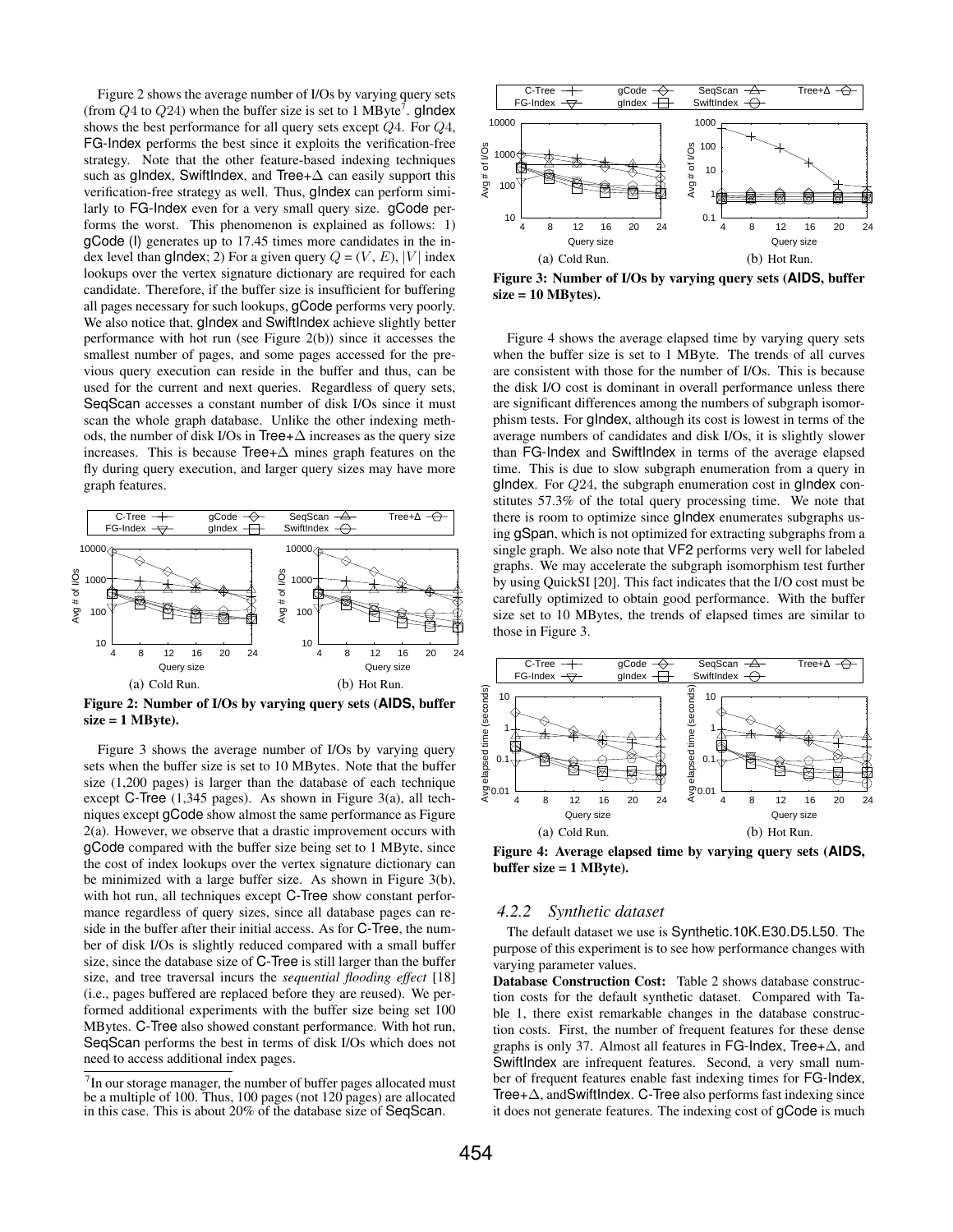higher than those of these indexing methods. Third, the indexing cost of gIndex is much more expensive than other feature-based indexing methods since it mines all infrequent and discriminative features of size up to 3.

Table 2: Database construction cost for the default synthetic dataset.

|                | Construction time (sec.) | # of features | Size (MBytes) |
|----------------|--------------------------|---------------|---------------|
| SegScan        | 1.42                     | NA            | 3.57          |
| C-Tree         | 8.92                     | NA            | 11.69         |
| glndex         | 290.02                   | 44250         | 12.99         |
| FG-Index       | 6.55                     | 13616         | 5.22          |
| Tree+ $\Delta$ | 6.42                     | 13614         | 5.59          |
| gCode          | 70.36                    | NA            | 29.57         |
| SwiftIndex     | 8.00                     | 13606         | 4.77          |

Query Processing Cost: Figure 5 shows the average number of candidates by varying query sets for Synthetic.10K.E30.D5.L50. Compared with the results in Figure 1, there are drastic changes to gCode (I), C-Tree (I), and Tree+∆. gCode (I) is much more effective with large query sizes for dense graph databases. C-Tree (I) performs more effective for dense datasets. Tree+∆ performs much better than the other feature based indexing techniques especially for large query sizes. This is explained as follows: we run experiments using *Q*4, *Q*8, *· · ·* , and *Q*24 in this order (i.e., in order of increasing query size). Thus, graph features reclaimed (i.e., mined graphs at query processing time) at small sizes are used for larger query sizes. However, in return, Tree+∆ suffers from very slow performance in terms of disk I/Os and the elapse time as we will see in the next paragraph.



Figure 5: Average number of candidates by varying query sets (synthetic dataset).

Figure 6 shows the average number of I/Os by varying query sets when the buffer size is set to 1 MByte. gIndex shows the best performance for *Q*4 through *Q*16. FG-Index does not outperform gIndex even for *Q*4 since there exist no frequent features of size 4, and thus, the verification-free strategy is of no use in this case. gCode performs the best for *Q*20 and *Q*24 since the graph code based filtering performs very well with large query sizes for denser graph databases. Regarding Tree+∆, its performance becomes worse with larger query sizes. This is because, queries in this dense synthetic dataset contain many cycles, and thus, the cost of mining graph features on the fly is very high (see Table 3), especially for a small buffer size. Again, with a small buffer size, we notice that, there is little change in the number of disk I/Os with hot run as shown in Figure 6(b).



Figure 6: Number of I/Os by varying query sets (synthetic dataset, buffer size = 1 MByte).

Table 3: # of graph features for each query size mined by Tree+∆ during query processing.

| # of graph features      |          |        |
|--------------------------|----------|--------|
|                          | Q4       | 2      |
|                          | Q8       | 64     |
| <b>AIDS</b>              | Q12      | 101    |
|                          | Q16      | 148    |
|                          | $_{Q20}$ | 139    |
|                          | Q24      | 111    |
|                          | Q4       | 165    |
|                          | Q8       | 1203   |
|                          | Q12      | 5146   |
| Synthetic.10K.E30.D5.L50 | $_{Q16}$ | 18976  |
|                          | $_{Q20}$ | 57306  |
|                          |          | 129923 |

Figure 7 shows the average number of I/Os by varying query sets when the buffer size is set to 10 MBytes. Since Tree+∆ reclaims graph features on the fly, a larger buffer size significantly affects its overall performance. This is why Tree+∆ performs much better when the buffer size is set to 10 MBytes. However, its mining cost during query processing time is still very expensive and performs worse than SeqScan for large query sizes (*Q*20 and *Q*24). With hot run, there is a notable change in glndex. Since the number of index features used by FG-Index or SwiftIndex is much smaller than gIndex, it is highly likely that the pages accessed by FG-Index or SwiftIndex are reused for hot run. This result indicates that more features in the index simply do not guarantee better performance.



Figure 7: Number of I/Os by varying query sets (synthetic dataset, buffer size = 10 MBytes).

We also perform experiments (see Figure 8) with the buffer size set to 100 MBytes (much larger than the database size). There is drastic improvement with "hot run" in Tree+∆ since the graph fea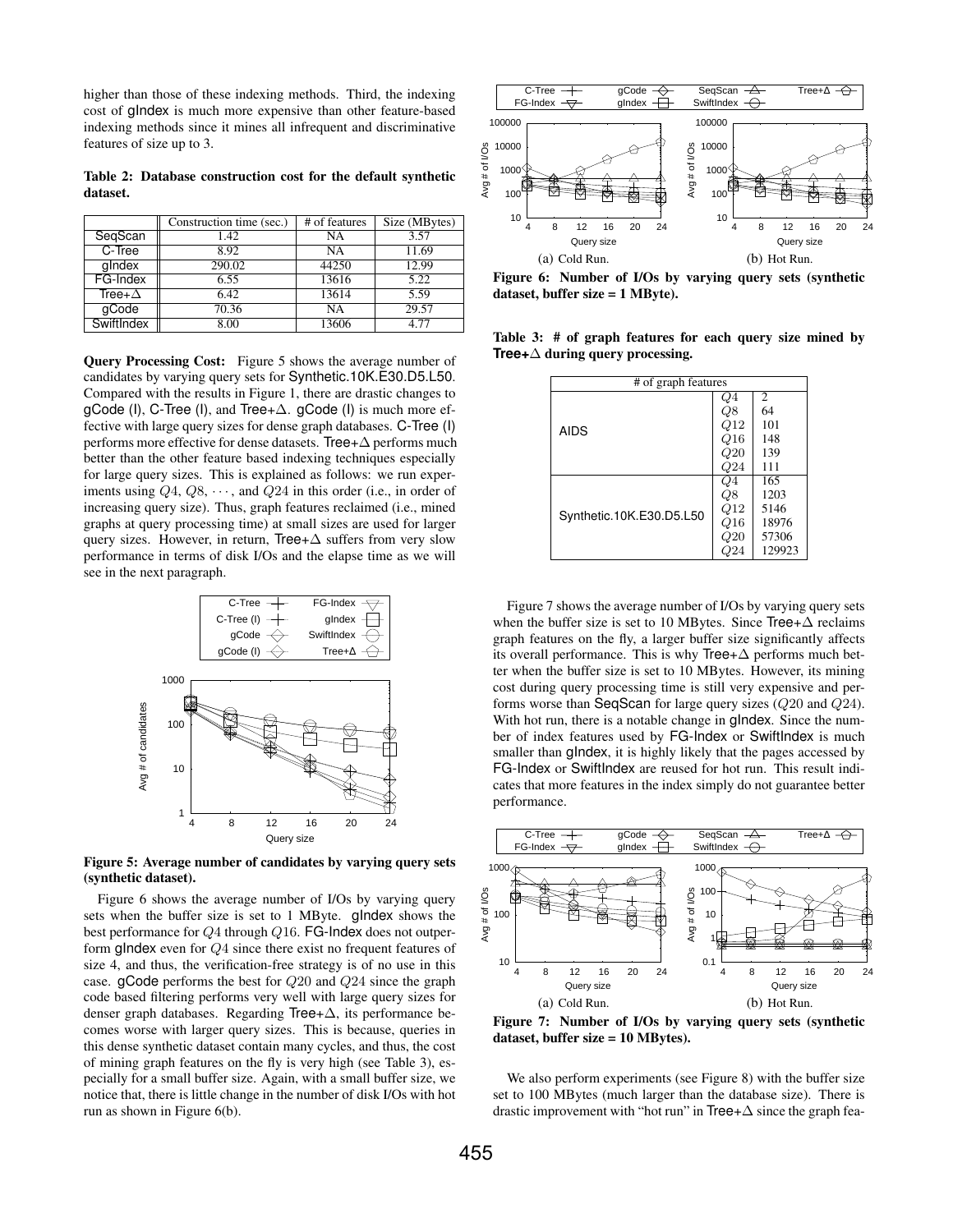ture reclamation cost is significantly reduced with the very large buffer size. This is because all pages including newly created pages containing graph features can reside in the buffer, and we only need to flush out the newly created pages at the end of all query executions. Regarding all methods except Tree+ $\Delta$  with hot run, they now show constant performance regardless of query size since most (or all) pages can reside in the buffer.



Figure 8: Number of I/Os by varying query sets (synthetic dataset, buffer size = 100 MBytes).

Figure 9 shows the average elapsed time by varying query sets when the buffer size is set to 1 MByte. The trends of all curves are consistent with those for the number of I/Os, since the disk I/O cost is dominant in overall performance. Regarding *Q*20 and *Q*24, although gCode performs slightly better than gIndex and FG-Index in terms of the number of I/Os, gCode is slightly slower than gIndex and FG-Index in terms of elapsed time since 1) the cost of generating vertex signatures (including the Eigenvalue computation for each vertex signature) from a large query size and 2) the object-level filtering cost are significant. gIndex shows the best performance in both cold and hot runs for a moderate dense dataset.



Figure 9: Average elapsed time by varying query sets (synthetic dataset, buffer size = 1 MByte).

Now, we show the effect of density. For this purpose, we run experiments with two more datasets with density being set to 0.3 and 0.7, respectively. Figure 10 shows experimental results with cold run for varying density when the buffer size is set to 1 MByte. As the density increases, the performance of gIndex becomes worse than FG-Index. This is because gIndex uses a lot more (smallsized) features than FG-Index but the posting-list intersection cost exceeds the benefit of having smaller candidates. This indicates that features must be carefully selected to minimize the total cost of query execution rather than simply minimizing the number of candidates. We omit experimental results with hot run when the buffer size is set to 1 MByte, since there is very little change compared with cold run.



Figure 10: Number of I/Os by varying density (synthetic dataset, buffer size = 1 MByte, cold run).

Figure 11 shows experimental results with cold run for varying density when the buffer size is set to 10 MBytes. gIndex performs the best again with density=0.3, while it is slower than other indexing methods with density=0.7. FG-Index performs better than glndex for large query sizes with density= $0.7$  since it uses the smallest number of features to intersect the posting lists of those features. gCode performs the best for large query sizes with density=0.7.



Figure 11: Number of I/Os by varying density (synthetic dataset, buffer size = 10 MBytes, cold run).

Next, we show the experimental results by varying the number of vertex/edge labels. For this purpose, we run experiments with two more datasets with the number of vertex/edge labels being set to 20 and 80, respectively. Figure 12 shows experimental result with cold run for varying density when the buffer size is set to 1 MByte. gIndex performs comparatively better for a larger number of labels since its pruning cost is relatively more effective, while it performs worse than SwiftIndex, FG-Index, and gCode for large query sizes ( $\geq$  12) when the number of labels is set to 20.



Figure 12: Number of I/Os by varying the number of labels (buffer size = 1 MByte, cold run).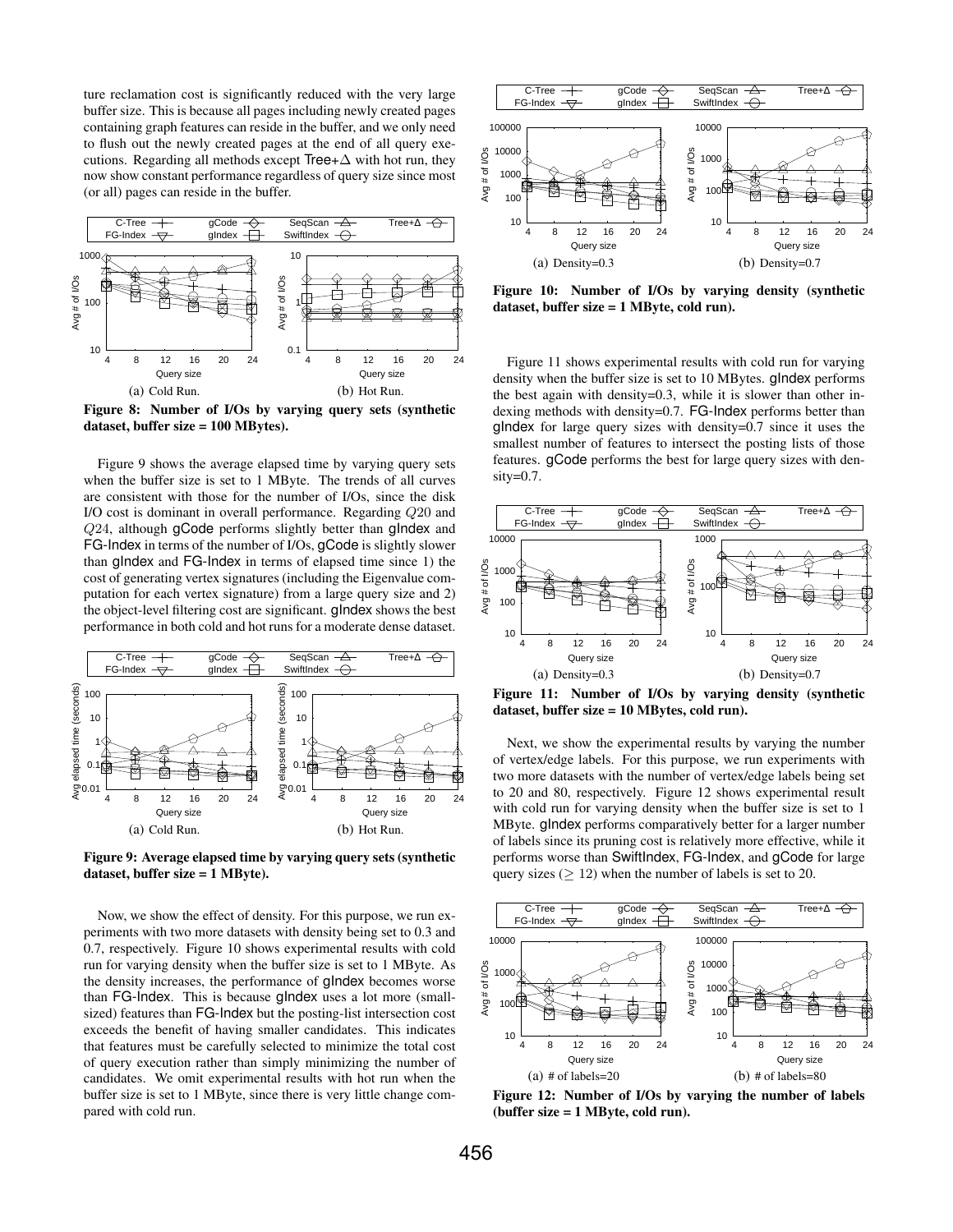Figure 13 shows experimental results with cold run for varying the number of labels when the buffer size is set to 10 MBytes. There is no drastic performance change except for Tree+∆. With a large buffer size, its graph mining cost at run time can be significantly reduced.



Figure 13: Number of I/Os by varying the number of labels (buffer size = 10 MBytes, cold run).

#### 4.3 4.3 Results for Large Graph Database

Note that, in our research, a real one million graph dataset is used for the first time. Since both SeqScan and C-Tree require prohibitive times to finish the experiments even with large buffer sizes, we exclude them from a large graph database. As for gCode, we can run experiments with a 1 GByte buffer and hot run; with smaller buffer sizes than 1 GByte and cold run, we are unable to finish the experiments within a week.

Database construction Cost: Table 4 shows database construction costs for PubChem. The trends of the results are similar to those of Table 1 since PubChem also contains sparse graphs. Note that, although gIndex has more features than FG-Index and Tree+∆, its size is smaller than FG-Index and Tree+∆. This is because frequent and non-discriminative features that have large posting lists are removed from gIndex.

| Table 4: Database construction cost for the large dataset. |  |  |  |
|------------------------------------------------------------|--|--|--|
|------------------------------------------------------------|--|--|--|

|                | Construction time (sec.) | # of features | Size (MBytes) |
|----------------|--------------------------|---------------|---------------|
| SegScan        | 94.49                    | NA            | 370.06        |
| C-Tree         | 4575.18                  | NA            | 1013.10       |
| glndex         | 4074.01                  | 2370          | 662.27        |
| FG-Index       | 2375.62                  | 1837          | 1329.85       |
| Tree+ $\Delta$ | 1613.84                  | 1733          | 1261.72       |
| gCode          | 575.69                   | NA            | 848.66        |
| SwiftIndex     | 2112.05                  | 753           | 490.24        |

Figure 14 shows the average number of candidates by varying query sets for PubChem. Compared with the results in Figure 1, there are drastic changes to FG-Index. Its pruning power is up to 13.09 times lower than gIndex, since FG-Index uses a strategy to select a subset of features in its index to minimize the filtering cost. However, this strategy incurs a serious performance problem in dealing with a large dataset such as PubChem, as we will see. SwiftIndex ranks between gIndex and FG-Index.

Query Processing Cost: Figure 15 shows the average number of I/Os by varying query sets for PubChem when the buffer size is set to 100 MBytes. Detailed experimental results with cold run are as follows: for *Q*4, FG-Index performs the best due to its verification-free strategy; for *Q*8 *∼ Q*12, gIndex performs the best since its pruning power is the best; for  $Q16 \sim Q24$ , either SwiftIndex or FG-Index performs the best since their posting list intersection costs are the least. For *Q*24, gIndex performs worse than SwiftIndex and FG-Index although its pruning power is the



Figure 14: Average number of candidates by varying query sets (**PubChem**).

highest. This is because the cost of intersecting more posting lists leads to lower performance. SwiftIndex performs the best with hot run for larger query sizes ( $Q16 \sim Q24$ ), since the number of its index pages accessed is the smallest, and these index pages are highly likely to be resident in memory.



Figure 15: Number of I/Os by varying query sets (**PubChem**, buffer size = 100 MBytes).

Figure 16 shows the average number of I/Os by varying query  $\frac{1}{2}$  10  $\frac{1}{2}$  10  $\frac{1}{2}$  10  $\frac{1}{2}$  10  $\frac{1}{2}$  10  $\frac{1}{2}$  10  $\frac{1}{2}$  10  $\frac{1}{2}$  11  $\frac{1}{2}$  11  $\frac{1}{2}$  11  $\frac{1}{2}$  11  $\frac{1}{2}$  11  $\frac{1}{2}$  11  $\frac{1}{2}$  11  $\frac{1}{2}$  11  $\frac{1}{2}$  11  $\frac{1}{2}$  11 sets for PubChem when the buffer size is set to 1 GByte. Compared with Figure 15, all methods except Tree+ $\Delta$  show constant performance with hot run since most pages accessed are resident in the buffer. Tree+∆ incurs about 10 times more disk I/Os due to run-time graph feature mining.



buffer size = 1000 MBytes).

Figure 17 shows the average elapsed time by varying query sets when the buffer size is set to 1 GByte. The trends of all curves except the one for gIndex are consistent with those for the number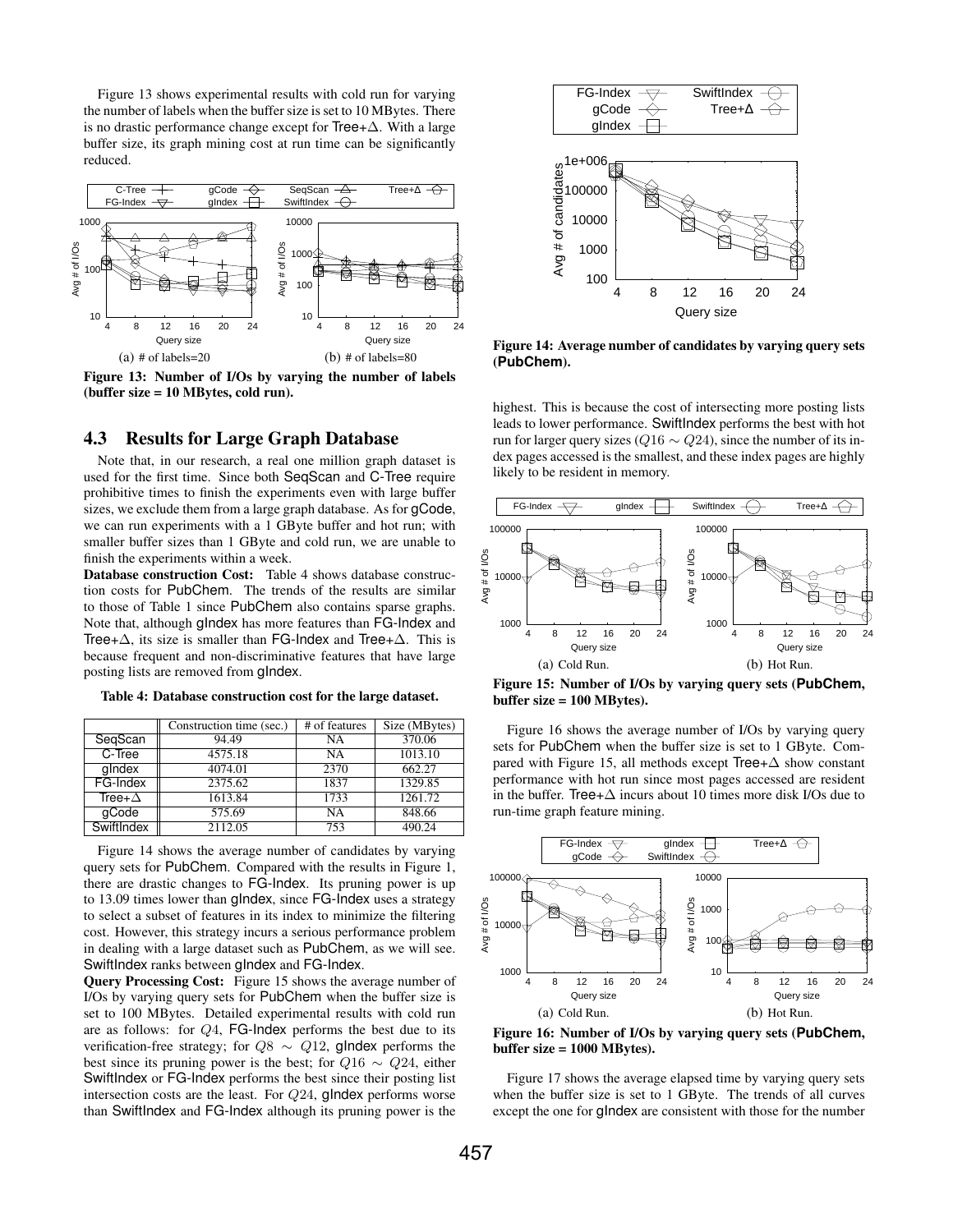of I/Os, since the disk I/O cost is dominant in overall performance. Although gIndex performs worse than SwiftIndex and FG-Index in the number of I/Os for large query sizes, it performs the best for all query sizes except *Q*4 due to a good combination of the lowest number of candidates and low disk I/O costs. This is because it significantly outperforms FG-Index and SwiftIndex in terms of the average number of candidates, although gIndex performs slightly worse than them in terms of disk I/Os.



(**PubChem**, buffer size = 1000 MBytes).

#### 4.4 Summary of New Findings

- There is no single winner for all experiments.
- To our surprise, although gIndex is the oldest method among all representative graph indexing techniques we consider, it performs the best for sparse datasets (AIDS and PubChem) since its pruning power is the best, and thus, the I/O cost is usually the lowest. Here, we obtain real disk I/O costs by bypassing the OS filesystem caching. Note that all existing work uses small datasets, and these files are already in OS filesystem cache during query processing. Thus, the disk I/O cost is marginal in existing experiments. However, in reality, with large databases, the disk I/O cost is dominant in query processing.
- *•* gIndex performs slower than FG-Index dense datasets with small labels, since it uses many ineffective features to minimize the number of candidates, and thus the number of "index pages" (i.e., posting lists) accessed is the largest.
- The database construction costs of glndex and FG-Index are comparable to the tree feature based indexing techniques for sparse datasets (only a couple of times slower). We also confirm this fact with Gaston [4, 24], a state-of-the-art tree/graph mining tool, which supports tree/graph mining "from graphs" within the same framework.
- *•* For a small sparse dataset using large query sizes, SwiftIndex performs the best in terms of elapsed time since it utilizes a fast feature selection algorithm called PrefixQuickSI.
- *•* Tree+∆ performs the best with large query sizes for dense datasets in terms of the number of candidates since the previously reclaimed graph feature sets have good pruning power. However, due to the cost of graph mining on the fly, it performs very poor with small buffer sizes for dense queries and datasets.
- *•* gCode performs the worst with small buffer sizes for sparse graph sets since 1) its index-level pruning power is much

lower than other feature-based indexing techniques, and 2) index lookups over the vertex signature dictionary are very expensive with small buffer sizes. Instead, gCode performs the best in cold runs with large query sizes (*Q*20 and *Q*24) for dense graphs in terms of disk I/Os.

*•* C-Tree performs poor for most cases since its index-level pruning power is the lowest, and the cost of its pseudo graph isomorphism test is more expensive than VF2. It is even slower than SeqScan with small buffer sizes.

#### 5. CONCLUSION

In this paper, we provide a comparison of disk-based graph indexing techniques by using a common framework called iGraph and full disk-based implementations rather than (full or partial) inmemory based implementations. We performed extensive experiments with small and large real datasets by varying parameter values such as the buffer size.

Although there is no single winner for all experiments, to our surprise, gIndex, the oldest method among all representative graph indexing techniques we considered, performs the best for most queries for sparse datasets (AIDS and PubChem) since its pruning power is the best, and thus, the I/O cost is usually the lowest. Tree+ $\Delta$  performed the best for dense datasets in terms of the number of candidates, although it performed very poor with small buffer sizes for dense queries and datasets. For dense graphs, gCode performed the best with large query sizes (*Q*20 and *Q*24) with cold run in terms of disk I/Os, while it performed the worst with small buffer sizes for sparse datasets, since its index-level pruning power is much lower than other feature-based indexing techniques. C-Tree performs poor for most cases (even slower than SeqScan with small buffer sizes) since its index-level pruning power is the lowest, and the cost of its pseudo graph isomorphism test is more expensive than VF2.

We believe that our community will benefit greatly from our implementations and new findings. The source code of the graph indexes that we implemented will be released at http://www.igraph.or.kr/.

#### 6. ACKNOWLEDGMENTS

This paper is based on research supported by the R&D program of MKE/KEIT (KI10033545). This paper is also supported in part by MEST/KOSEF (R11-2008-007-03003-0).

#### 7. REFERENCES

- [1] http://www.seagate.com.
- [2] http://msdn.microsoft.com/enus/library/cc644950(VS.85).aspx.
- [3] Aids antiviral dataset used for gindex. http://www.xifengyan.net/software.htm.
- [4] Gaston. http://www.liacs.nl/ snijssen/gaston/iccs.html.
- [5] gboost. http://www.kyb.mpg.de/bs/people/nowozin/gboost/.
- [6] Graphgen a synthetic graph data generator. http://www.cse.ust.hk/graphgen/.
- [7] National cancer institute. http://dtp.nci.nih.gov/.
- [8] The pubchem project. pubchem.ncbi.nlm.nih.gov.
- [9] Vf2 library. http://amalfi.dis.unina.it/graph/db/vflib-2.0/.
- [10] A. Ailamaki, D. DeWitt, M. Hill, and M. Skounakis. Weaving relations for cache performance. *The VLDB Journal*, pages 169–180, 2001.
- [11] H. M. Berman, J. Westbrook, Z. Feng, G. Gilliland, T. N. Bhat, H. Weissig, I. N. Shindyalov, and P. E. Bourne. The protein data bank. *Nucleic Acids Res*, 28:235–242, 2000.